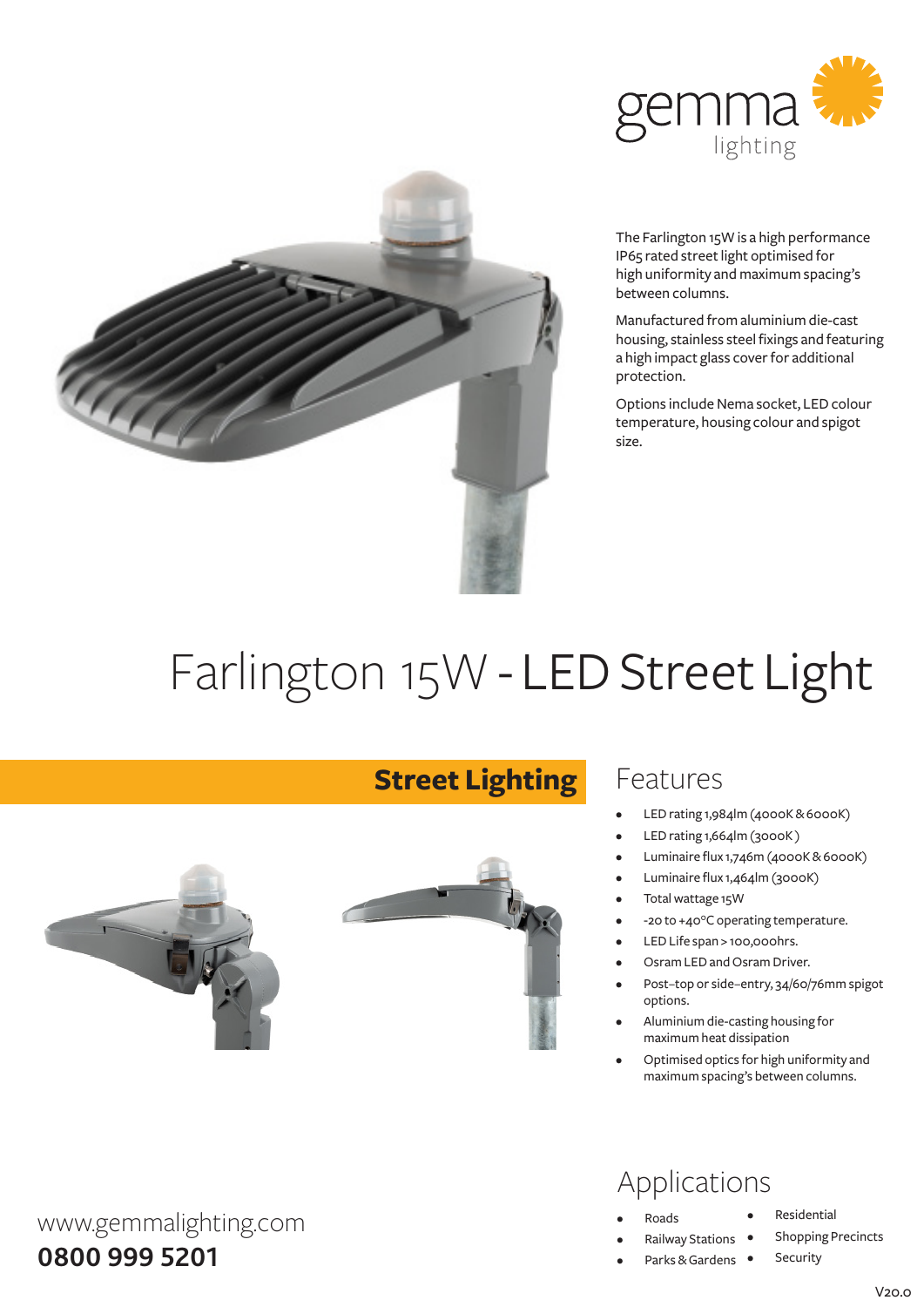

## **Specifications**

Farlington 15W

| <b>Item Number</b>                       | <b>Description</b>                                 | Light Source | LED Rating (Im) | Total Wattage(W) | Colour Name | <b>CCT (K)</b> | g       | Voltage | Drive Current | Luminaire Flux (Im) | Luminaire Efficacy (Im/W) | త్త | <b>Unit Colour</b> | Spigot Size (mm) |
|------------------------------------------|----------------------------------------------------|--------------|-----------------|------------------|-------------|----------------|---------|---------|---------------|---------------------|---------------------------|-----|--------------------|------------------|
| <b>Standard-6K</b>                       |                                                    |              |                 |                  |             |                |         |         |               |                     |                           |     |                    |                  |
| F15-A2C-00G-34                           | Farlington-15W-LED-AC-6K-Std-Grey-34mm             | LED          | 1,984           | 15               | <b>CW</b>   | 6K             | Ra>70   | 220-240 | 245           | 1,746               | 116                       | 6.0 | Grey               | 34               |
| F <sub>15</sub> -A <sub>2</sub> C-ooG-6o | Farlington-15W-LED-AC-6K-Std-Grey-6omm             | <b>LED</b>   | 1,984           | 15               | <b>CW</b>   | 6K             | Ra>70   | 220-240 | 245           | 1,746               | 116                       | 6.0 | Grey               | 60               |
| F15-A2C-00G-76                           | Farlington-15W-LED-AC-6K-Std-Grey-76mm             | LED          | 1,984           | 15               | <b>CW</b>   | 6K             | Ra>70   | 220-240 | 245           | 1,746               | 116                       | 6.0 | Grey               | 76               |
| <b>Standard - 4K</b>                     |                                                    |              |                 |                  |             |                |         |         |               |                     |                           |     |                    |                  |
| F15-A2N-00G-34                           | Farlington-15W-LED-AC-4K-Std-Grey-34mm             | LED          | 1,984           | 15               | <b>NW</b>   | 4K             | Ra>70   | 220-240 | 245           | 1,746               | 116                       | 6.0 | Grey               | 34               |
| F15-A2N-00G-60                           | Farlington-15W-LED-AC-4K-Std-Grey-6omm             | <b>LED</b>   | 1,984           | 15               | <b>NW</b>   | 4K             | Ra>70   | 220-240 | 245           | 1,746               | 116                       | 6.0 | Grey               | 60               |
| F15-A2N-00G-76                           | Farlington-15W-LED-AC-4K-Std-Grey-76mm             | LED          | 1,984           | 15               | <b>NW</b>   | 4K             | Ra>70   | 220-240 | 245           | 1,746               | 116                       | 6.0 | Grey               | 76               |
| Standard - 3K                            |                                                    |              |                 |                  |             |                |         |         |               |                     |                           |     |                    |                  |
| F15-A2W-00G-34                           | Farlington-15W-LED-AC-3K-Std-Grey-34mm             | LED          | 1,664           | 15               | <b>WW</b>   | зK             | Ra>8o   | 220-240 | 245           | 1,464               | 98                        | 6.0 | Grey               | 34               |
| F <sub>15</sub> -A <sub>2</sub> W-ooG-60 | Farlington-15W-LED-AC-3K-Std-Grey-6omm             | LED          | 1,664           | 15               | <b>WW</b>   | 3K             | Ra > 80 | 220-240 | 245           | 1,464               | 98                        | 6.0 | Grey               | 60               |
| F15-A2W-00G-76                           | Farlington-15W-LED-AC-3K-Std-Grey-76mm             | LED          | 1,664           | 15               | <b>WW</b>   | 3K             | Ra>8o   | 220-240 | 245           | 1,464               | 98                        | 6.0 | Grey               | 76               |
| <b>Standard - Nema Socket - 6K</b>       |                                                    |              |                 |                  |             |                |         |         |               |                     |                           |     |                    |                  |
| F15-A2C-05G-34                           | Farlington-15W-LED-AC-6K-Std-Nema Socket-Grey-34mm | LED          | 1,984           | 15               | <b>CW</b>   | 6K             | Ra>70   | 220-240 | 245           | 1,746               | 116                       | 6.0 | Grey               | 34               |
| F15-A2C-05G-60                           | Farlington-15W-LED-AC-6K-Std-Nema Socket-Grey-6omm | LED          | 1,984           | 15               | <b>CW</b>   | 6K             | Ra>70   | 220-240 | 245           | 1,746               | 116                       | 6.0 | Grey               | 60               |
| F15-A2C-05G-76                           | Farlington-15W-LED-AC-6K-Std-Nema Socket-Grey-76mm | LED          | 1,984           | 15               | <b>CW</b>   | 6K             | Ra>70   | 220-240 | 245           | 1,746               | 116                       | 6.0 | Grey               | 76               |
| Standard - Nema Socket - 4K              |                                                    |              |                 |                  |             |                |         |         |               |                     |                           |     |                    |                  |
| F15-A2N-05G-34                           | Farlington-15W-LED-AC-4K-Std-Nema Socket-Grey-34mm | LED          | 1,984           | 15               | <b>NW</b>   | 4К             | Ra>70   | 220-240 | 245           | 1,746               | 116                       | 6.0 | Grey               | 34               |
| F15-A2N-05G-60                           | Farlington-15W-LED-AC-4K-Std-Nema Socket-Grey-60mm | LED          | 1,984           | 15               | <b>NW</b>   | 4K             | Ra>70   | 220-240 | 245           | 1,746               | 116                       | 6.0 | Grey               | 60               |
| F15-A2N-05G-76                           | Farlington-15W-LED-AC-4K-Std-Nema Socket-Grey-76mm | LED          | 1,984           | 15               | <b>NW</b>   | 4K             | Ra>70   | 220-240 | 245           | 1,746               | 116                       | 6.0 | Grey               | 76               |

# www.gemmalighting.com